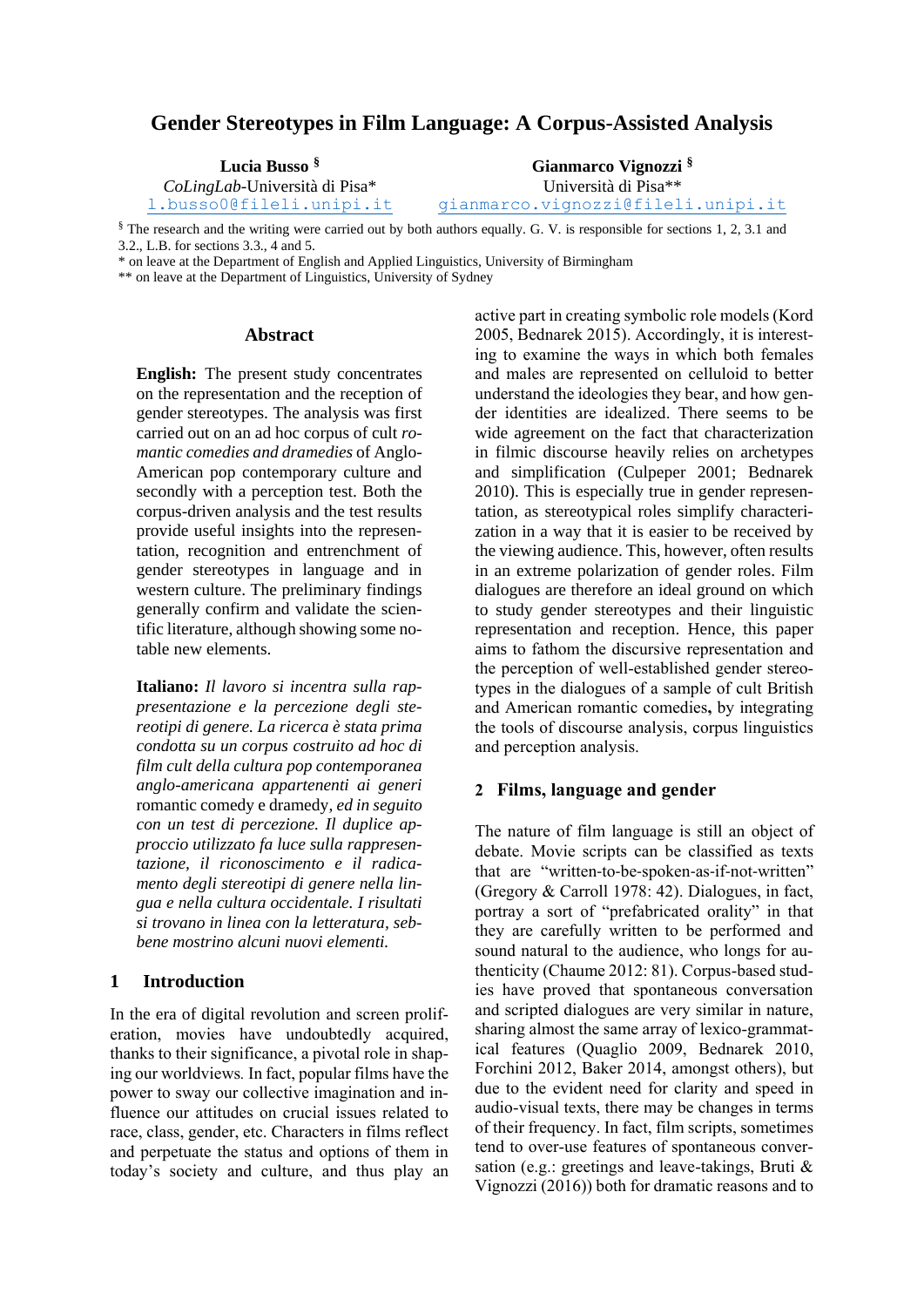render the speech of characters as natural-sounding as possible.

Starting from the premises that gender is socially constructed (Cameron 2010) and that a large part of its perception relies on the observation of preestablished models, television and films provide the perfect field for examining generalized western social representation of accepted human behaviour (Shrum 2008). In this vein, verbal language becomes one of the pivotal means to create, reinforce and most importantly perpetuate stereotypical representations. Canonical research on language and gender has shown that traits such as hedges, empty adjectives, excessively polite forms, intensifiers, troubles talk etc. are more typical of women (Lakoff, 1975; Tannen 1994; Coates 1993), whereas males are associated with substandard and diatopically marked registers (Trudgill 1972; Tannen 1991) and a use of language that is aimed at retaining status and attention. However, nowadays many of these ideas have been partially rejected and framed as stereotypical norms around feminity and masculinity, which do not leave space for diversity (Cameron 2010, Mullany 2007; Bednarek, 2015). In recent times, corpus linguistics and computational linguistics have shown interest in analysing differences in language between genders (Argamom et al, 2003, Baker 2006, Herring & Paolillo 2006, McEnery 2006, Monroe et al. 2008, amongst others). This body of literature represents the backbone structure of our work, which aims to put together "corpus linguistics and gender analysis: two strands of linguistic research that do not go together frequently*"* (Kreyer 2014: 570).

# **3 Data and corpus driven analysis**

**The corpus.** We compiled a corpus out of the orthographic transcriptions of eight English and American romantic comedies, using the web software *SketchEngine* (Kilgarriff et al. 2004, 2014). The films were chosen not only for their themes, but also for chronological coherence, as they cover approximately the first decade of the  $21<sup>st</sup>$ century (table 1).

| Title                | Year | <b>Nation</b> |
|----------------------|------|---------------|
| <b>Sliding Doors</b> | 1998 | UК            |
| <b>Billy Elliot</b>  | 2000 | UК            |
| Bridget Jones' Diary | 2001 | UK/USA        |

<sup>1</sup>The fact that  $F$  is bigger than  $M$  should not come as a surprise. The film genre of romantic comedy is generally

| <b>Bend It Like Beckham</b> | 2002 | UК   |
|-----------------------------|------|------|
| The Devil Wears Prada       | 2006 | USA  |
| Juno                        | 2007 | USA  |
| Eat, Pray, Love             | 2010 | USA  |
| Letters to Juliet           | 2010 | HS A |

Table 1: corpus rationale

The resulting corpus is therefore a synchronic *ad hoc* corpus of 95,036 tokens. We further subdivided it into two subcorpora consisting of the turns of female and male characters – respectively 55,766 (58.7%) and 39,270 (41.3%) tokens (henceforth: *M* and *F*). We chose to gather a new corpus – instead of relying on existing ones – to obtain a higher control on the data. Moreover, popular romantic comedies are the perfect humus for a polarized representation of gender roles, because of their content and intrinsic structure. As will be seen, however, our results are comparable with the ones extracted from much the larger film corpus *Cornell Movie-Dialogs Corpus*. 1

**Keywords and semantic domains clouds analysis.** We used the online text analysis software *WMatrix* (Rayson 2003, 2004) to compare *M* and *F* both against each other and a reference corpus – the *BNC-spoken*. *WMatrix* performs automatic semantic analysis (of English) texts. This semantic analysis is carried out by a first POS tagging phase; the output is then semantically tagged from a set of 21 predefined semantic fields, further subdivided into 232 category labels for more finegrained classification. Thus, from the comparative analyses starting from males and females' subcorpora, keywords and semantic domains clouds (calculated with log-likelihood statistic). Statistically significant items are the ones with LL values near or over 7, since 6.63 is the cut-off for 99% confidence of significance. The automatically obtained clouds were manually analysed to filter possible errors and select the more significant semantic domains associated with our sub-corpora. From the comparisons of the two sub-corpora against each other and against the *BNC Spoken,* we selected the most relevant semantic domains and keywords (i.e. with the higher LL values) for more qualitative-like evaluation. Tables 2 and 3 report the domains and the keywords that we selected.

#### addressed to women and has therefore more female leading characters.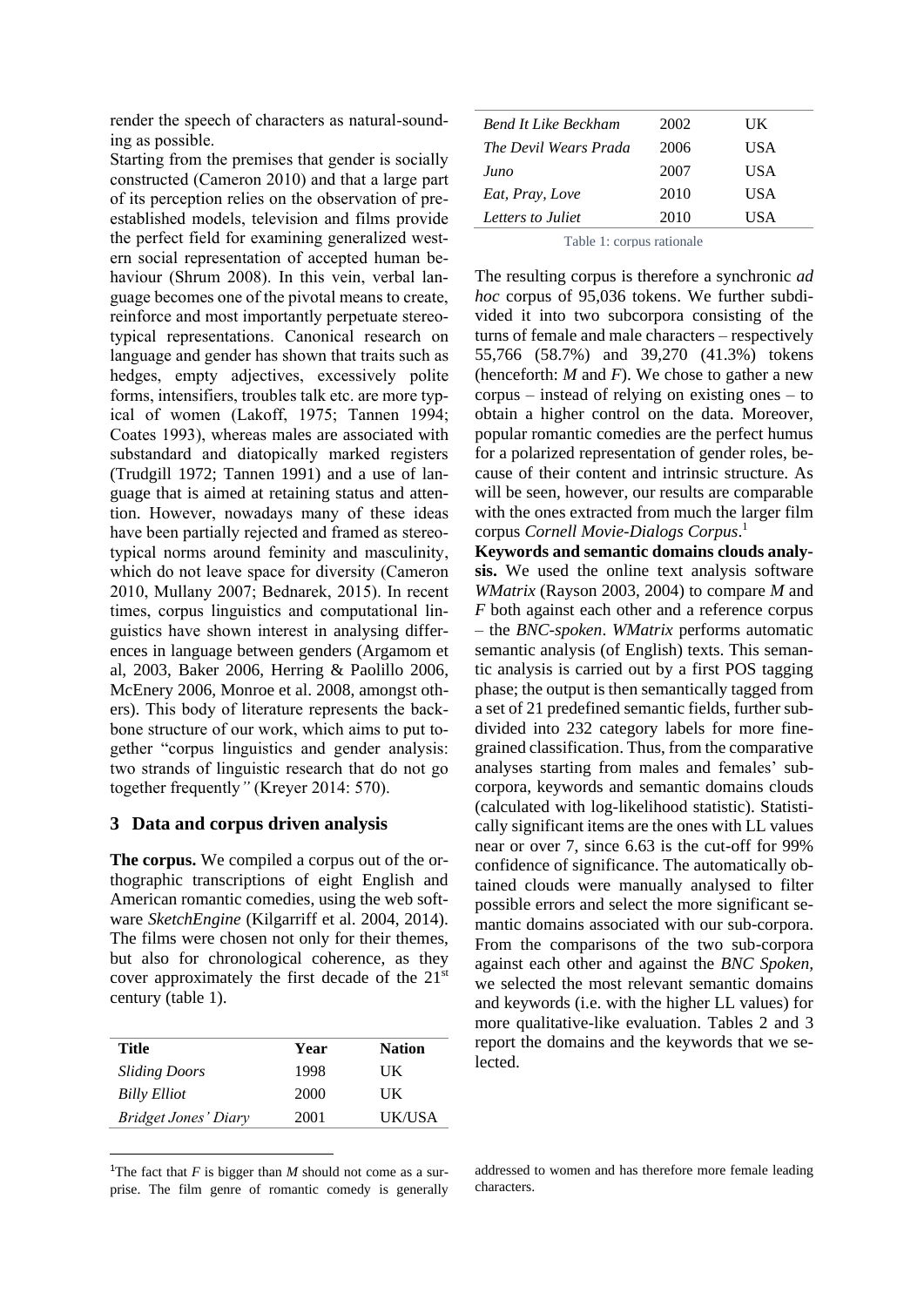| Sem. domains F                            | Sem. domains M                        |
|-------------------------------------------|---------------------------------------|
| <b>Business: Selling</b>                  | Industry                              |
| Evaluation: Authentic                     | <b>Evaluation Inaccurate</b>          |
| Clothes and Personal<br><b>Belongings</b> | <i>Sports</i>                         |
| Time: New and Young                       | Money_Generally                       |
| Judgments of Appearance                   | Greedy                                |
| People: Female                            | People: Male                          |
| Kin                                       | Foolish                               |
| Informal/Friendly                         | Able: Intelligent                     |
| <b>Anatomy and Physiology</b>             | <b>Anatomy</b> and<br>Physiology      |
|                                           |                                       |
| <b>Intimacy and Sex</b>                   | <b>Intimacy and Sex</b>               |
| Keywords F                                | <b>Keywords</b> M                     |
| Feelings (in_love, love)                  | Friendship (lads, man,<br>mate)       |
| God, oh God, my God                       | Swearing (fuck, fuck off,<br>fucking) |
| <b>Swearing and Euphemisms</b>            | Right, all_right                      |
| (Shit, Shagging)<br>Mom                   | Dad                                   |
| Politeness (Thank You,<br><i>Sorry</i> )  | sorry                                 |

Table 2 and 3: WMatrix semantic domains and keywords used in the test

As it can be seen, in our corpus women tend to speak about shopping, cleaning, personal care, and family, whereas men appear to discuss money, sports, work and male friendship. In table 2 are also present semantic domains which were relevant for both *M* and *F* speech, i.e. "Anatomy and Physiology" and "Intimacy and Sex" (in bold). These last two domains may emerge as strongly relevant due to corpus-specific reasons.

Romantic comedies, in fact, are most often centred around romantic and quite physical relationships. However, what we think is of interest when analysing the overlapping between semantic domains between females and males is the different wording. Women and men refer to their bodies and their relationships in different ways, which are consistent with a polarization of gender roles (E.g.: *breasts* vs. *boobs*). Keywords are also worth mentioning. Their evaluation showed that women make larger use of politeness forms, while men resort to more swearwords and interjections, such as "right, all right".

<sup>2</sup> The stimuli-sentences were chosen to be as representative as possible of the entire corpus: they are evenly distributed among all the films of the corpus, with two or three instances from each film for each subcorpus.

Interestingly, the tendencies that emerged from our small corpus are in line with Schofield and Mehr (2016)'s analysis of the *Cornell Movie-Dialogs Corpus* (Danescu-Niculescu-Mizil et al. 2012a), a vast corpus of more than 600 films of different genres. The similarity of the results gave us confidence in using the stereotypical representations of genders' speech to investigate its reception by means of a test.

**The test**. With the aim of testing the reception and entrenchment of gender stereotypes in speakers, we developed a perception test based on the results of our corpus-driven analysis. We manually extracted 18 lines per subcorpus<sup>2</sup>, each containing one or more of the stereotypical semantic domains and keywords that emerged from the previous *WMatrix* analysis. The resulting 36 extracted lines were used as stimuli in the perception test<sup>3</sup>. The choice of such limited number of sentences was determined by two reasons. The first, theoretically motivated, was not to repeat the same keywords and stereotypes too many times. Such repetition, in our opinion, could have influenced or biased the participants. The second reason, of a more practical nature, was to construct a reasonably-sized test to maintain participants' attention and avoid fatigue, which could have influenced the responses. We extracted film lines containing a variable concentration of stereotypes, ranging from sentences referring to only one to several stereotypical domains. The selection was done manually, based on the rather obvious hypothesis that sentences more "stereotypically dense" would be recognised more easily. The stimuli-sentences were also chosen as deprived of context as possible, in order not to give any clue about the film of origin. Proper names were omitted, and when this was not possible, substituted with the string [XXX]. For example, in (1) the name of the male romantic partner was obscured so that the only clue to the gender of the speaker would be the linguistic stereotypes (shopping, mitigated swearwords, weaving).

### 1) *When [XXX] and I broke up for two weeks, I bought a loom, a frigging loom*

The test was presented to 22 native, bilingual or highly proficient speakers of English, 15 women and 7 men (mean age: 39.5). The task was to decide whether a given sentence had been uttered by

<sup>&</sup>lt;sup>3</sup> For reasons of space we do not include the complete list of the sentences extracted and used for the test. Several examples are reported in the text and in following footnotes.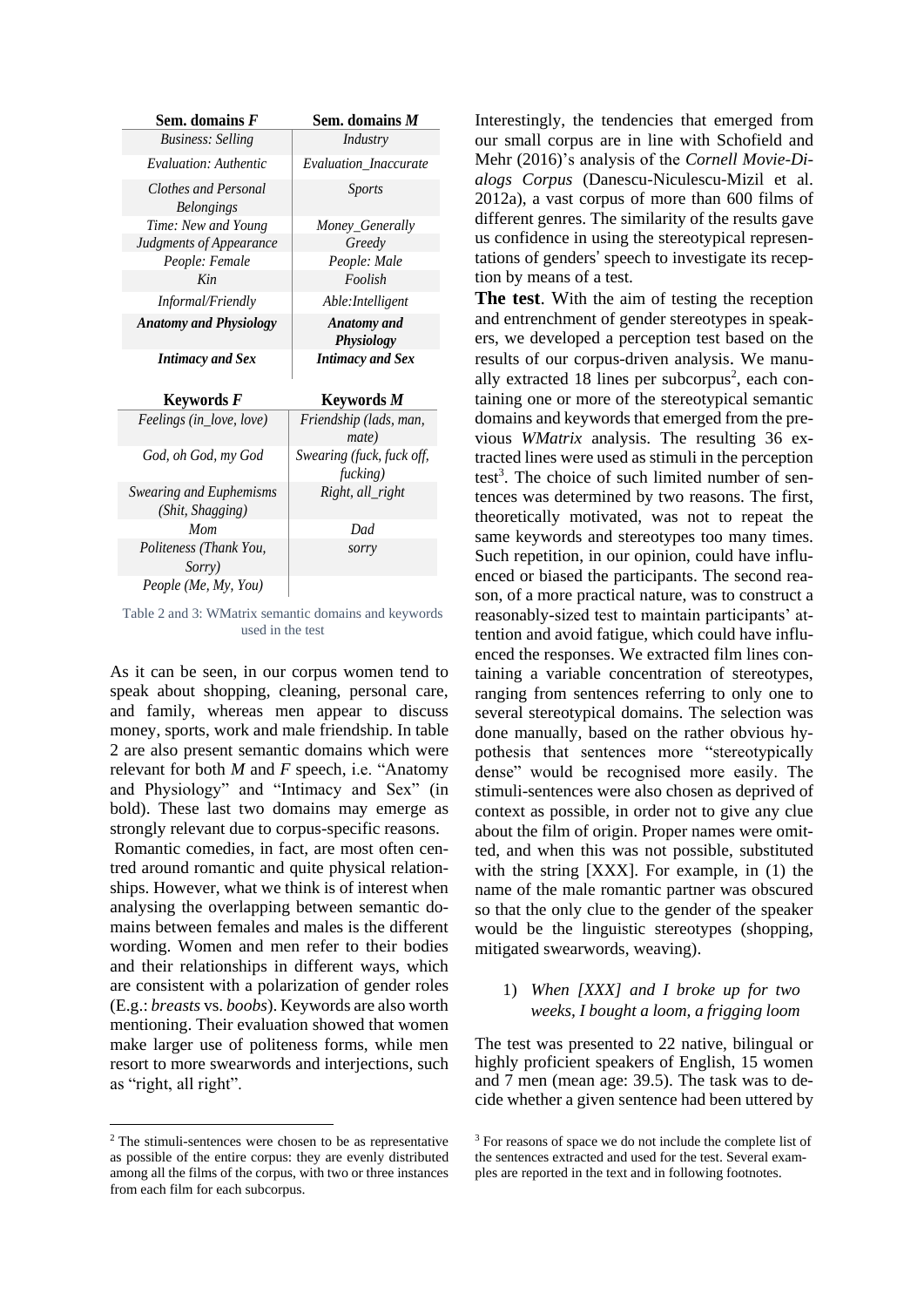a man or a woman. In order not to force participants to a necessarily binary choice, the option "I don't know" was also included. We additionally asked speakers to specify words, expressions or general concepts that influenced their answers. This provided us with interesting insights into participants' process of thinking and categorizing.

### **4 Results**

Several interesting considerations arise from the analysis of the data. Firstly, it appears that overall the stereotypes were correctly spotted and categorized.



Chart. 1: Percentage of recognised stereotypes (in red)

However, it also emerges that female stereotypes were more unambiguously recognisable, with fewer answers assigned to the other gender or to the "I don't know" category (chart.1).

By examining more closely the results, a subdivision of the data can be made to account for the differences in it: recognised (more than 50% correct), ambiguous (between 25-50% correct) and completely misunderstood (less than 25% correct) stereotypes. Table 4 illustrates the distribution of answers in the three frequency slots.

|           | $> 50\%$  | $25-50\% < 25\%$ |       |
|-----------|-----------|------------------|-------|
| $F$ LINES | 61,1 $\%$ | 27,8%            | 11,1% |
|           |           |                  |       |
| M LINES   | 33,3%     | 38.9 %           | 27,8% |

Table 4: distribution of participants' answers

As was firstly hypothesized, sentences with a higher "density" of stereotypical keywords or semantic domains were usually the ones that speakers better recognised. Stimuli in the first group, therefore, consist of clear-cut and well

recognisable clusters of linguistic and conceptual stereotypes<sup>4</sup>. The second group is instead formed by stereotypes that were recognised by a substantial part of the informants, but not by the majority. This, in our opinion, may be due to several factors: some concepts, for example, could be perceived as less prototypical than others. In addition, some linguistic features (e.g. discourse markers) were not fully recognised as stereotypical due to our limitation to the written dimension. Prosody, contextual information and multimodality are in fact fundamental aspects of language that were inevitably excluded from our experimental design<sup>5</sup>. Finally, the last group consists of stereotypes that were not perceived as such by speakers (e.g.: family as a typical argument of women's speech), and of what we called *reverse stereotypes*. That is, utterances that conceptually represented ambiguous events or anti-prototypical situations: a woman swearing, a man talking about his feelings. $<sup>6</sup>$  As predicted, these stereotypes were</sup> not recognised at all by participants, who tended to assign them to the opposite gender. It is interesting to note that also some male-produced sentences were not recognized by our informants, perhaps due to the composition of our corpus. Several predominant keywords and domains in *M*, in fact, may be strictly related to the chosen film genre. For example, the massive presence of the *WMatrix* domain *Evaluation\_inaccurate* -- i.e. apologies --reflects the archetypical situation in romantic comedies of men apologizing for their mistakes to women. Being so context-related, however, speakers were not able to correctly locate sentences containing expressions from this domain.<sup>7</sup>

Another aspect that was taken into consideration in our analysis was the gender of the informants, to see if a relation with the data could be recognised. There was a statistically significant difference between the gender of the participant and the answer to the test (H  $(2) = 9.2388$ , p-value = 0.0024, *Kruskal-Wallis* test with *Wilcoxon posthoc*, *Bonferroni* p-value correction).

A chi-square test of independence was performed as well to examine the relation between gender of the speaker and responses given.

- I. *Oh, shit! I stubbed my foot on the side of the shagging bath! (f)*
- II. *This is the first time in 18 years I'm going to be able to call the shots in my own life*! *(m)*

<sup>4</sup> E.g.: "*Give me the bag! I've got to get some proper shoes for the wedding now"* (71%) (f); *"What are you doing, eh? You're me best mate!*" (82%) (m).

<sup>5</sup> E.g.: "*God! My mum had a fit when she saw the boots!"* 

<sup>(47%)</sup> (f); "*He's a kid. He's just a fucking little kid*." (47%) (m).

<sup>6</sup> The reverse stereotypes utterances are the following.

*<sup>7</sup> - I made a mistake, such a big, BIG mistake and I'm sorry. I'm truly, truly sorry.*

*<sup>-</sup> We accept that we fight a lot, and we hardly have sex anymore, but we don't wanna live without each other.*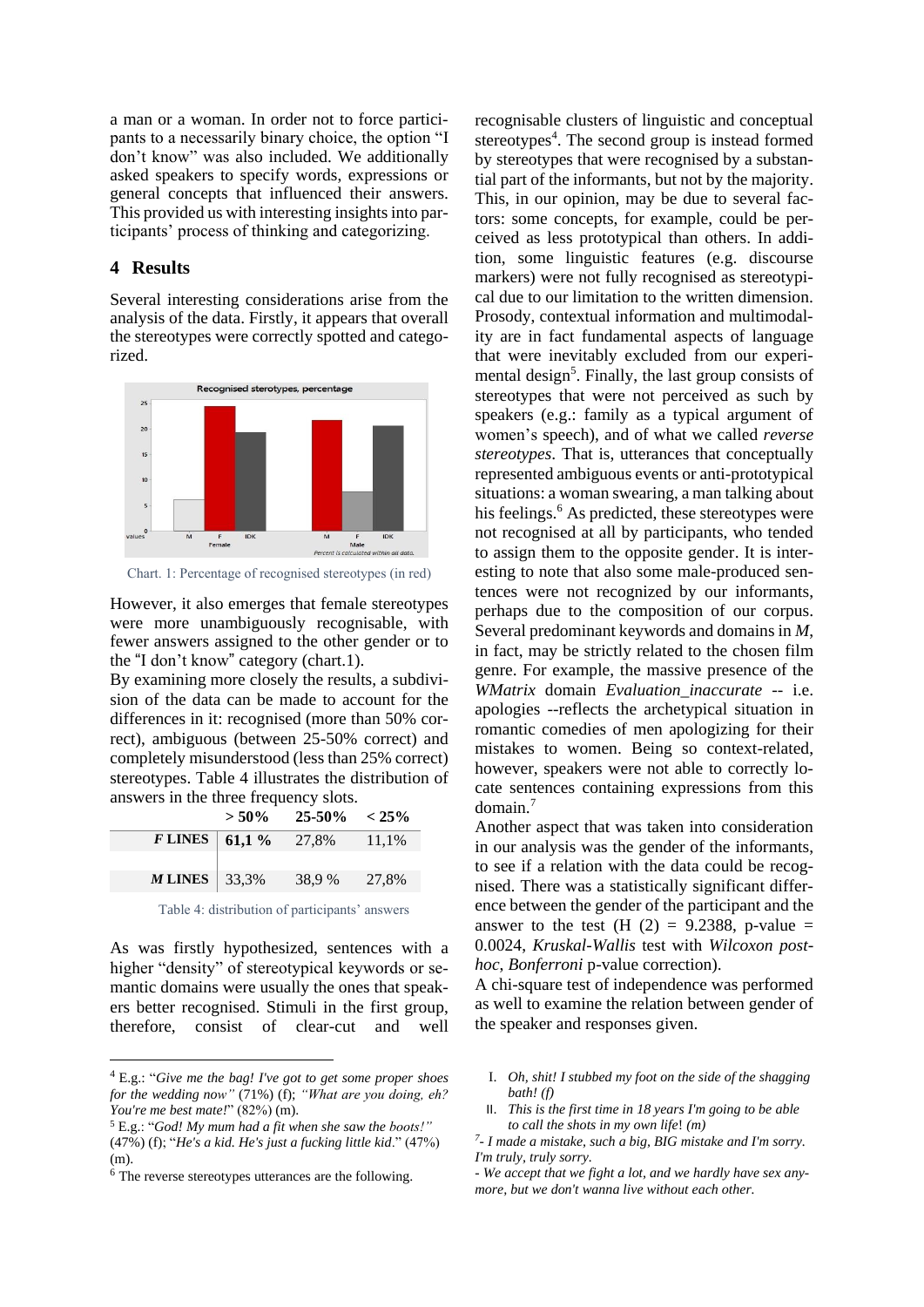The relation between these variables was significant. ( $\chi^2$  = 10.298, p-value= 0.0058).



Chart. 2: mosaic plot of the results divided by gender.

Chart 2 shows the difference in male and female informants' answers. The numbers of the variable "responses" indicate the three possible answers of the test: "male" (1), "female" (2), "I don't know" (3). As it can be seen, men assigned overall more utterances to the "I don't know" option rather than to one of the two genders. Women, instead, show a fairly equal distribution of responses among the three conditions. Furthermore, both men and women assigned more utterances to female characters than to male ones (see table 5). This result is in line with the fact that women stereotypes were better recognised overall, in the sense that fewer answers were assigned to the other gender.

|                  | <b>MEN</b> | <b>WOMEN</b> |
|------------------|------------|--------------|
| $\boldsymbol{m}$ | 23%        | 30%          |
|                  | 29%        | 34%          |
| idk              | 48%        | 36%          |

Table 5: distribution of informants' answers divided by gender of the speaker

Other useful insights into the data came from the words our informants identified as relevant to their decision. In fact, two tendencies emerged: speakers either indicated specific words, collocations or phrases, or answered with abstract concepts and pragmatic inferences based on the utterances. Interestingly, words and expressions exactly replicated keywords, while general and abstract concepts reflected the semantic domains that emerged in the corpus analysis. In addition, several speakers performed actual pragmatic inferences based on the stereotypical concepts contained in the sentences. For example, to (2) subjects reacted either with a specific word like in a) or with a more general consideration as in b).

2) *Ooh, you must feel like you're about to find your long-lost soul mate!*

- a) "soul mate"
- b) talking about feelings in general

### **5 Conclusions**

The present paper proposes an original take on investigating gender stereotypes in language. The novelty in our approach lies in the hybrid methodology that falls neither in the tradition of the literature on "gendered discourse" nor in the more recent field of corpus linguistics, but combines the two and adds insights from psycholinguistics as well. This kind of integrated analysis provided us with preliminary results that help identify gender archetypical roles, behaviours and linguistic representations in modern western culture. What is interesting to note is that the gender representations coming to light from our corpus of pop-culture films are based on features that are now dismissed as clichéd and stereotypical by the literature (see Cameron 2005, 2010; Bexter 2006), but which seem to be nonetheless entrenched in our interpretation of reality.

The archetypical depiction of characters is particularly evident in popular comedies, which do not examine characters' psychology in depth. The test validated our assumption that film language stereotypically portrays the way in which men and women talk drawing on recognisable traits attached to femininity and masculinity in our culture. In fact, speakers were mostly able to correctly assign the utterances to the right gender.

In addition, all our informants showed metalinguistic –or second-level –awareness about stereotypical concepts and linguistic clues, and several of them also provided us with insightful and creative inferences based on the event described in the utterance. We interpret this as a sign of stereotypes being conceptual in nature, deeply entrenched in our representation of the world and accessed via linguistic clues. The "reverse stereotypes" also reinforce this idea.

**Acknowledgements:** We would like to thank professors Silvia Bruti, Alessandro Lenci, Belinda Crawford and Monika Bednarek for useful comments. We also gratefully acknowledge the reviewers for their valuable comments.

### References

- Shlomo Argamon, Moshe Koppel, Jonathan Fine, and Anat Rachel Shimoni. 2003. Gender, genre, and writing style in formal written texts. Text & Talk, 23(3), 321–346.
- Paul Baker. 2006. Using Corpora in Discourse Analysis. London: Continuum.